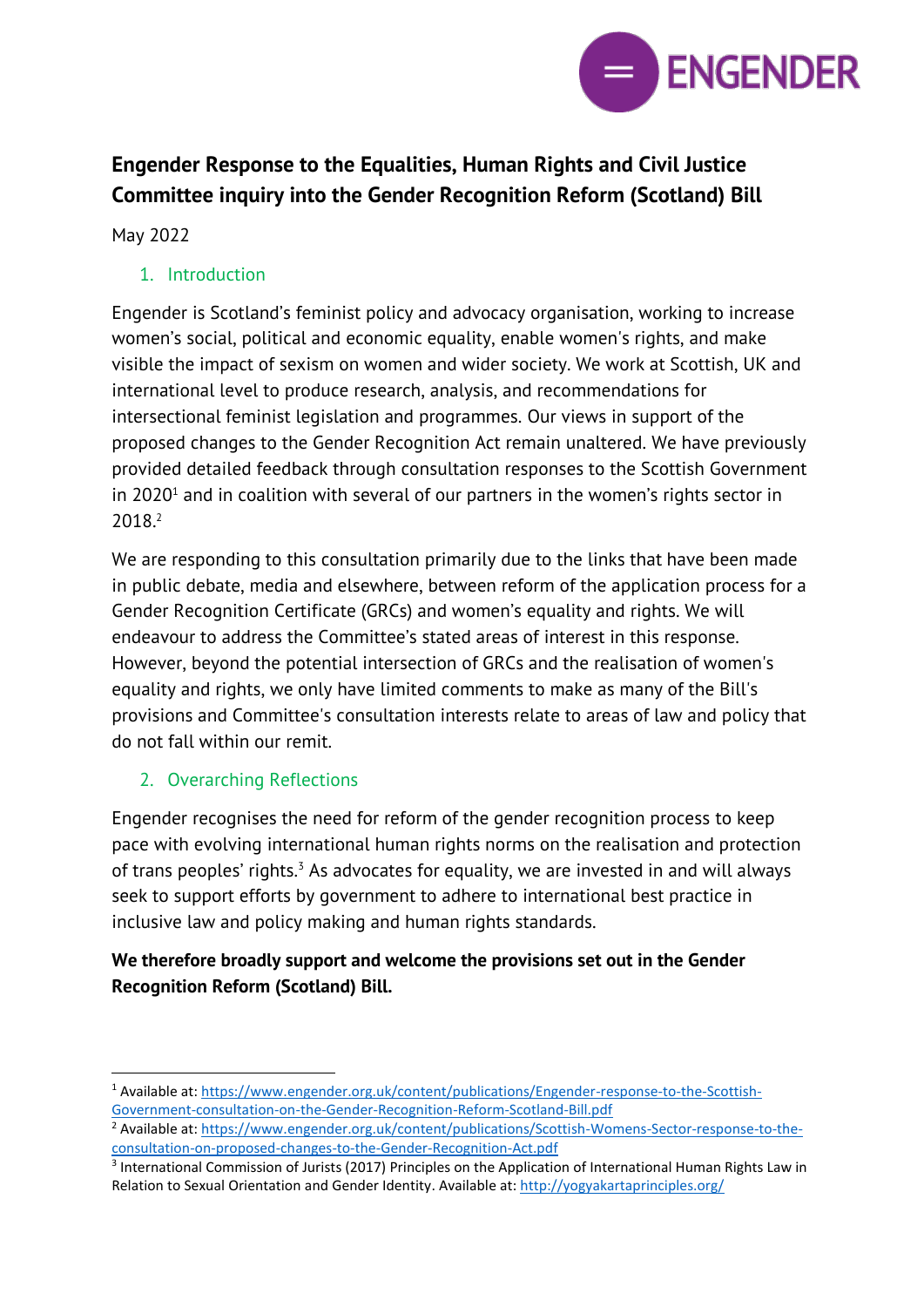We recognise that some elements of the public discourse and reporting around the Bill have been polarised and beset with inaccuracies; contributing to confusion and entrenching the perception that this Bill, and the broader aims of trans inclusion and rights, are fundamentally in conflict with the aims of women's equality. Engender does not share or uphold this view. Rather, we see the paths to equality for women and trans people as being deeply interconnected and dependent on shared efforts to dismantle patriarchal and intersecting systems of oppression that impose barriers to full equality and our enjoyment of rights.

**Across several years of extensive consideration of this legislation our headline finding has been, and remains, that the proposed reforms to the Gender Recognition Act will not negatively impact on women's equality and rights.** 

 2.1 The Interaction between Gender Recognition Reform and Women's Equality and **Rights** 

**We are confident that reform will not have any adverse effect on the capacity of the Equality Act 2010 and the Convention on the Elimination of All Forms of Discrimination Against Women (CEDAW) to protect women from discrimination and advance women's equality and rights.** 

Significant public discussion has centred on the rights conferred by these legal instruments and whether gender recognition reform poses a threat to women's equality We offer the following points, to underline our findings that the Gender Recognition (Scotland) Bill will not change or negate the protections provided to women through the Equality Act 2010 and CEDAW.

On the Equality Act specifically, we would draw the Committee's attention to the paper produced for Engender by Prof. Nicole Busby, Professor of Human Rights, Equality and Justice, available at: [https://www.engender.org.uk/content/publications/ON-THE-BASIS-](https://www.engender.org.uk/content/publications/ON-THE-BASIS-OF-SEX-Protection-against-discrimination-on-the-grounds-of-sex-and-gender-reassignment-under-the-EA-2010.pdf)[OF-SEX-Protection-against-discrimination-on-the-grounds-of-sex-and-gender](https://www.engender.org.uk/content/publications/ON-THE-BASIS-OF-SEX-Protection-against-discrimination-on-the-grounds-of-sex-and-gender-reassignment-under-the-EA-2010.pdf)[reassignment-under-the-EA-2010.pdf](https://www.engender.org.uk/content/publications/ON-THE-BASIS-OF-SEX-Protection-against-discrimination-on-the-grounds-of-sex-and-gender-reassignment-under-the-EA-2010.pdf)

This paper goes into some detail in setting out the legal provisions relevant to the protection against discrimination available to individuals on the grounds of sex and gender reassignment under the Equality Act 2010.

In particular, we wish to highlight:

 **The Equality Act 2010 definition of 'sex' has been used to include both biology and socially constructed gender norms.** The Equality Act recognises that women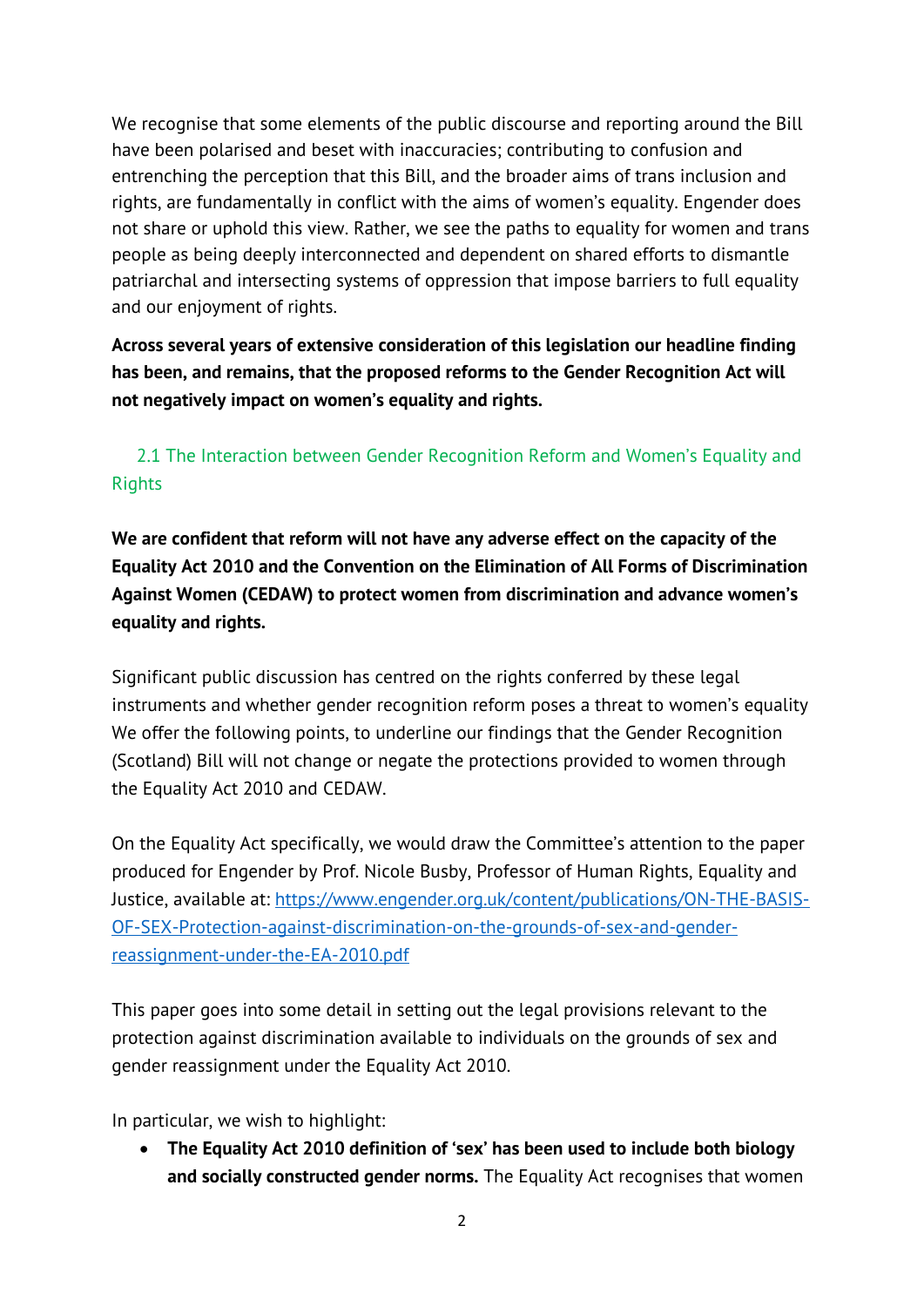require protection against discrimination on the grounds of both their biological difference from men and the social construction of gender which influences social norms and individual and household behaviours so that women's lived experience differs from men. The restriction of the definition of sex to a purely biologically determined status would result in a narrower application of the Equality Act.

- **Protection from discrimination on the ground of gender reassignment is not contingent on having a Gender Recognition Certificate.** The gender reassignment exceptions in the Equality Act 2010, which allow single-sex services to provide a different service or no service to trans people where this is a proportionate means of achieving a legitimate aim, will not be affected by reform to the Gender Recognition Act.
- **Changes to the Equality Act 2010 are reserved to Westminster.** The Scottish Parliament does not currently have the powers to make any changes to the Equality Act 2010. It is not able to amend or create any other law restricting or enhancing women's equality except in areas that have been specifically devolved.

Looking at CEDAW, the following points are particularly salient:

- CEDAW sets out minimum standards, including substantive equality between women and men, that state parties must realise.<sup>4</sup> While the UK is the signatory to the Convention, the Scottish Government has committed to incorporate CEDAW into Scots Law.
- **The CEDAW Committee does not use the current gender recognition regime as a qualification mechanism for submission of complaints.** Therefore, the use of CEDAW as an accountability mechanism by civil society organisations, or use of the Optional Protocol by individuals will remain unaffected by the proposed gender recognition reform.
- **The CEDAW Committee has been clear, in its concluding observations, that trans women and intersex people fall within the scope of CEDAW.** For example, in 2019 it called upon the UK to amend the public sector equality duty created by the Equality Act 2010 to 'address situations of intersecting forms of discrimination' for 'lesbian, bisexual and transgender women and intersex persons'.<sup>5</sup>

**<sup>.</sup>** <sup>4</sup> UN General Assembly (1979) Convention on the Elimination of All Forms of Discrimination Against Women United Nations. Available at:<https://www.un.org/womenwatch/daw/cedaw/cedaw.htm>

<sup>5</sup> UN Committee on the Elimination of Discrimination against Women (2019) Concluding Observations on the Eighth Periodic Report of the United Kingdom of Great Britain and Northern Ireland. Available at: [https://tbinternet.ohchr.org/\\_layouts/15/treatybodyexternal/Download.aspx?symbolno=CEDAW/C/GBR/CO/8](https://tbinternet.ohchr.org/_layouts/15/treatybodyexternal/Download.aspx?symbolno=CEDAW/C/GBR/CO/8&Lang=En) [&Lang=En](https://tbinternet.ohchr.org/_layouts/15/treatybodyexternal/Download.aspx?symbolno=CEDAW/C/GBR/CO/8&Lang=En)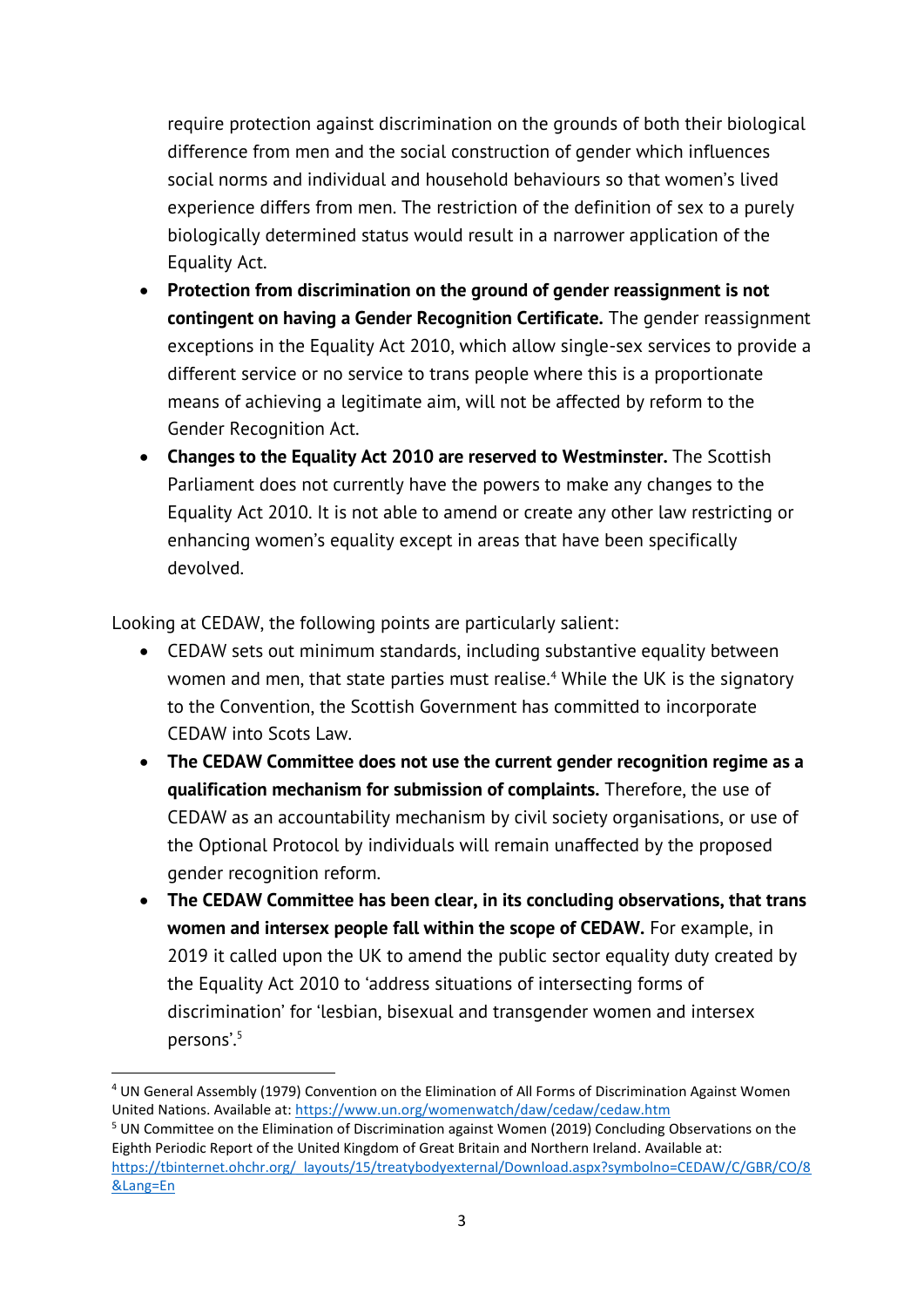# 3. Consultation Questions

Engender has consistently expressed the view that the current process for acquiring a GRC is overly complex, expensive and burdensome for the applicant. Trans women, particularly those who are disabled, BME, migrants, unemployed, homeless or experiencing domestic abuse, are particularly disadvantaged by burdensome and bureaucratic processes, and may face particular difficulty in establishing their status and gathering documentation.

**Engender therefore supports the overarching aims of the bill to remove unnecessary and disproportionate barriers to legal gender recognition, and as such the realisation of equality and human rights for trans people.**

# 3.1 The removal of the requirement for a medical diagnosis of gender dysphoria and supporting medical evidence.

Current requirements to provide a psychiatric diagnosis and supporting medical evidence are not in step with evolving human rights norms and developments in global health and diagnostic policy.<sup>6</sup> In 2019 the World Health Organisation removed 'gender identity disorders' from the mental disorders listed in the International Classification of Diseases (ICD-11) and replaced it with recognition of 'gender incongruence' in a section on sexual health.<sup>7</sup> Given the deeply harmful history of pathologisation of LGBT communities as a mechanism of discrimination in many countries, this move has been widely welcomed as a necessary step to end the systematic stigmatisation of trans identities.

As advocates for women's equality, Engender is acutely aware of the harm that disproportionate or unnecessary medical barriers, including requirements for corroboration by medical practitioners can cause. This is particularly true where burdensome and arbitrary medical requirements are enforced around deeply personal decisions and the exercise of self-determination and autonomy.

# **We would therefore strongly support the proposals to remove requirements around medical diagnosis of gender dysphoria and supporting medical evidence from the Gender Recognition Certificate process.**

**<sup>.</sup>** <sup>6</sup> See, for example, Principle 31 of the Yogyakarta Principles, available at: [http://yogyakartaprinciples.org/wp](http://yogyakartaprinciples.org/wp-content/uploads/2017/11/A5_yogyakartaWEB-2.pdf)[content/uploads/2017/11/A5\\_yogyakartaWEB-2.pdf](http://yogyakartaprinciples.org/wp-content/uploads/2017/11/A5_yogyakartaWEB-2.pdf)

<sup>7</sup> World Health Organisation, Transgender Health in the Context of ICD-11 [https://www.euro.who.int/en/health-topics/health-determinants/gender/gender-definitions/whoeurope](https://www.euro.who.int/en/health-topics/health-determinants/gender/gender-definitions/whoeurope-brief-transgender-health-in-the-context-of-icd-11)[brief-transgender-health-in-the-context-of-icd-11](https://www.euro.who.int/en/health-topics/health-determinants/gender/gender-definitions/whoeurope-brief-transgender-health-in-the-context-of-icd-11) (last accessed 16/05/22).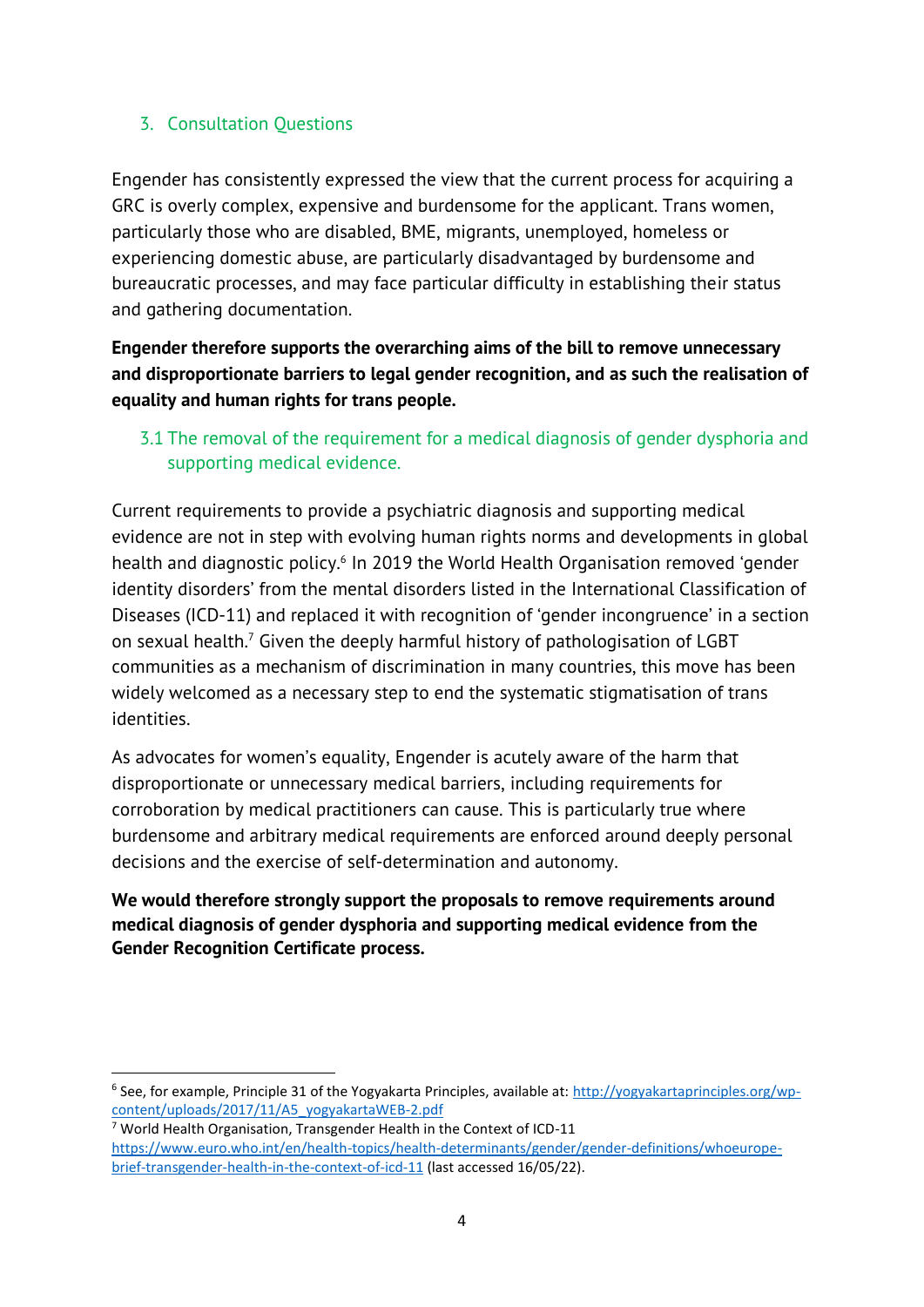#### 3.2 Provisions enabling applicants to make a statutory declaration that they have lived in the acquired gender for a minimum of three months.

We do not see a period of three months as necessary or determinative of a person's intention to "live in their acquired gender" and it is unclear on what grounds this timeframe has been selected. The provisions of the Bill that require a statutory declaration to be made by the applicant that they intend to live in their required gender for the rest of their lives, with a threat of criminal penalties for false declarations, should provide adequate due process to ensure the seriousness with which an applicant has approached securing certification.

Statutory declarations would presumably require clear confirmation that the applicant fully understands the consequences of obtaining a Gender Recognition Certificate. The requirement for such a declaration should also serve to reduce the administrative and social burden of seeking "sufficient evidence" that one has suitably "lived in the acquired gender" while still ensuring a significant demonstration that they fully understand the legal, social and personal implications of a legal change in status. It would also serve to reduce potential barriers in securing the necessary documents,such as utility bills, which could be a particular issue for further marginalised groups, including disabled, young and homeless people, people from certain minority ethnic communities, and those experiencing domestic abuse.

Engender's understanding of gender is as a socially constructed set of norms, roles, and relationships that is constituted in our social mores, laws, processes and policies. It is time and culture specific and functions as a hierarchy. 'Sex' is the state of being either a woman or a man. Engender therefore concludes that a requirement for an applicant to "live in their acquired gender" for a prescribed period is unhelpful, unclear and could undermine efforts to render the application system less sexist.

**We believe that the necessary test of intention and commitment by individuals is met by the requirement of a statutory declaration, rendering a three-month lead in period unwarranted.** 

## 3.3 Whether applications should be made to the Registrar general for Scotland instead of the Gender Recognition Panel, A UK Tribunal.

Engender previously recommended that the use of Registrar's offices would be a more appropriate vehicle for administration of the gender recognition process that the current gender recognition panel system (GRP).

Further to the points we made in section 3.1 around the pathologisation of trans identities, we find that the current precedent set by the GRP, that individuals must justify their deeply felt, personal experiences of gender expression to a panel who will judge whether this meets an arbitrary threshold, to be highly outmoded and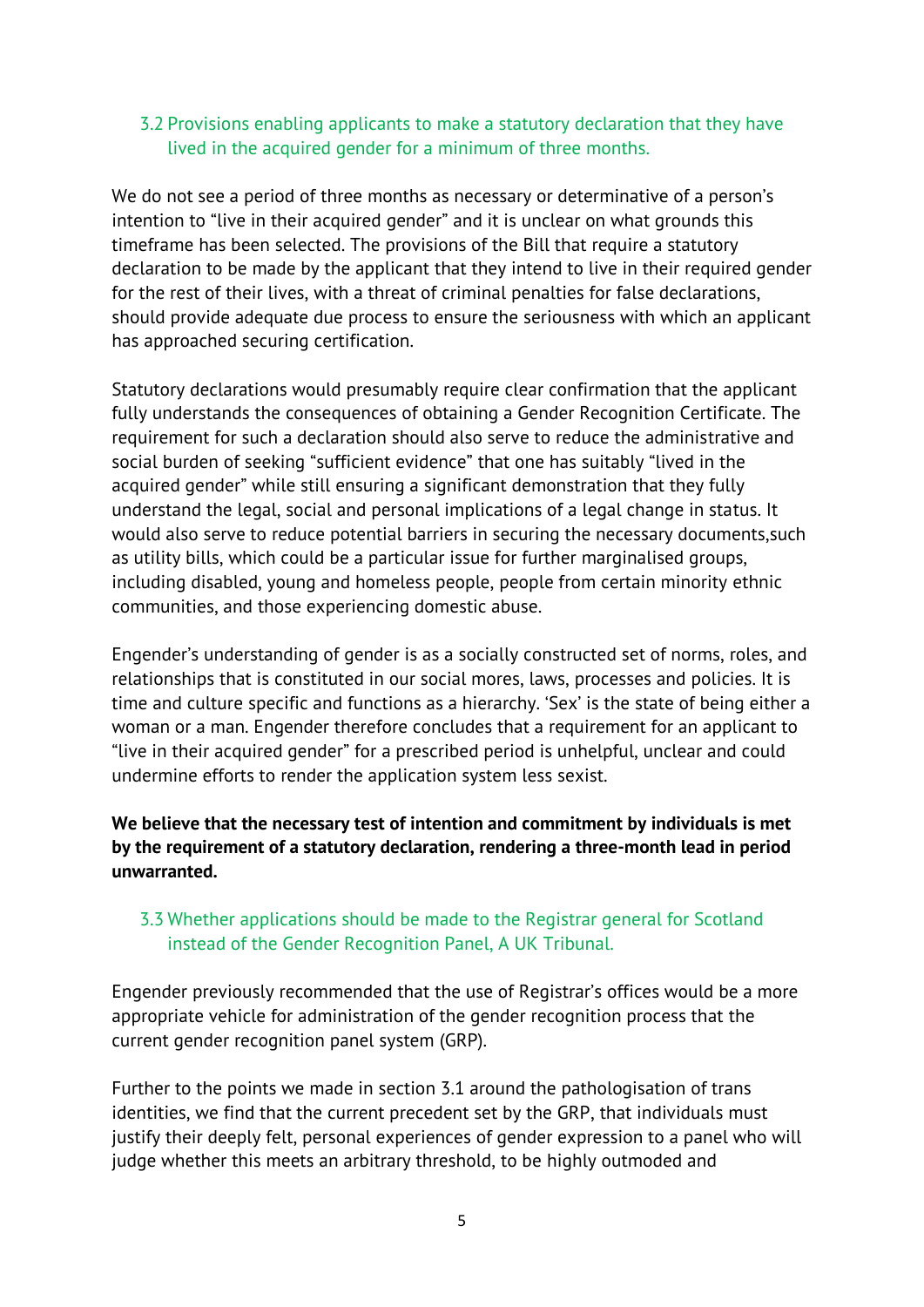problematic. We are aware of reports that panels have made decisions about a person's gender recognition based on sexist stereotypes, asking questions about, for example, which toys they played with as a child. These types of questions reinforce sexist gender notions which also contribute to women's oppression and marginalisation.

# **Engender therefore supports the cessation of administration of the gender recognition process using panels, and supports the move to a process overseen by the Registrar General for Scotland**

## 3.4 Proposals that applications are to be determined by the Registrar General after a further period of reflection of at least three months.

Engender recognises the intention of a period of reflection is to "enshrine the seriousness of the process" and we agree that obtaining a gender recognition certificate must be a considered and serious process. <sup>8</sup> However, we also support arguments that requiring a period of reflection is contrary to the principle that trans people know themselves and their identity is valid. As with regards to question 3.2 above, it is unclear what the rationale for this specific time frame is.

The statutory declaration proposed represents a legal process with criminal consequences for misuse with serious penalties attached. Requiring three months reflection after an individual has sworn a legal oath appears to be an unnecessary addition.

## **We are of the view that a statutory declaration should be sufficient guarantee that individuals are approaching the process seriously.**

# 3.5 Whether the minimum age for applicants for obtaining a GRC should be reduced from 18 to 16

Engender does not specifically work with young people and would therefore highlight the specific expertise of organisations who work with this age group. We acknowledge that other rights and obligations such as voting and taxation apply to people aged 16 and 17, while also recognising that appropriate safeguards, developed with trans young people, will be required. We are of the view that the provisions set out in the bill represent a good balance between the right to self-determination for young adults and safeguarding, and we are therefore generally supportive of the move to reduce the minimum age for obtaining a GRC from 18 to 16.

**.** 

<sup>8</sup> Scottish Parliament (2022) Gender Recognition Reform (Scotland) Bill Policy Memorandum. Available at: [https://www.parliament.scot/-/media/files/legislation/bills/s6-bills/gender-recognition-reform-scotland](https://www.parliament.scot/-/media/files/legislation/bills/s6-bills/gender-recognition-reform-scotland-bill/introduced/policy-memorandum-accessible.pdf)[bill/introduced/policy-memorandum-accessible.pdf](https://www.parliament.scot/-/media/files/legislation/bills/s6-bills/gender-recognition-reform-scotland-bill/introduced/policy-memorandum-accessible.pdf)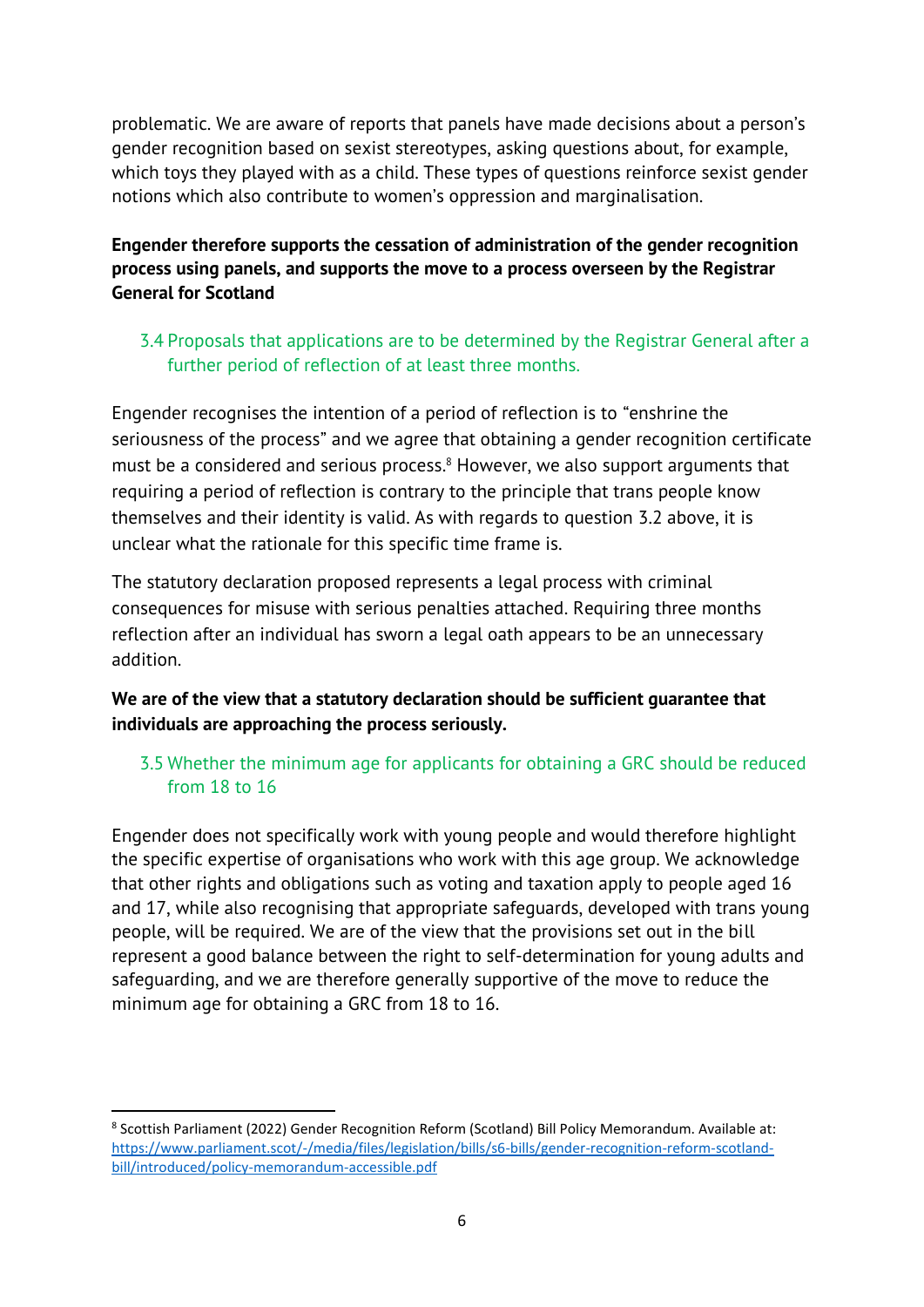#### 3.6 If you have any comments on the provisions for interim GRCs

We do not have detailed comments on the use of interim GRCs but are broadly supportive of their purpose to allow individuals to access their legal rights at the point where divorce or dissolution of a marriage or civil partnership coincides with a GRC process, ensuring fairness for both parties.

# 3.7 If you have any comments on the provisions of confirmatory GRCs for applicants who have overseas gender recognition

Engender does not have any specific reflections or comments on provisions for confirmatory GRCs. Our understanding is that these provisions would only be utilised in limited circumstance and are a proportionate way to provide mechanisms for those who have overseas gender recognition and require an amendment to be made to a register entry (for birth, marriage or civil partnership) held by the Registrar General.

## 3.8 If you have any comments on the offences of knowingly making a false application or including false information

As outlined previously, Engender recognises the need to ensure that the Gender Recognition Certificate process is a serious undertaking and we see statutory declarations as a key element in providing the necessary gravity, as well as ensuring a fair and accessible administrative process. Knowingly making a false application or declaration must therefore be considered as a matter of utmost seriousness, carrying proportionate penalties. We are unclear however, as to why a specific offence must be created around the gender recognition process and why existing provisions protecting against false statutory declarations cannot be utilised.<sup>9</sup>

The creation of a specific offence that duplicates the powers of another existing provision, and wholly focusses on the actions of one group of people who are already marginalised and misunderstood within society, runs the risk of compounding the process of 'othering' trans communities that contributes to discrimination. The creation of a specific law may also lead to a perception of exceptionalism, whereby breaches of this law are viewed as somehow different, more serious or urgent than breaches of existing duplicative laws.

While cases of so-called "de-transition" are extremely rare, $10$  the legislation and subsequent enforcement must provide for the possibility that a person may subsequently come to a decision that the process was not the right one for them. These

**.** 

 $9$  The Criminal Law (Consolidation) (Scotland) Act 1995 at section 44 subsection (2)(a) <sup>10</sup> Skye Davies, Stephen McIntyre, Craig Rypma (2019) *Detransition rates in a national UK Gender Identity Clinic* Available at:<https://epath.eu/wp-content/uploads/2019/04/Boof-of-abstracts-EPATH2019.pdf>